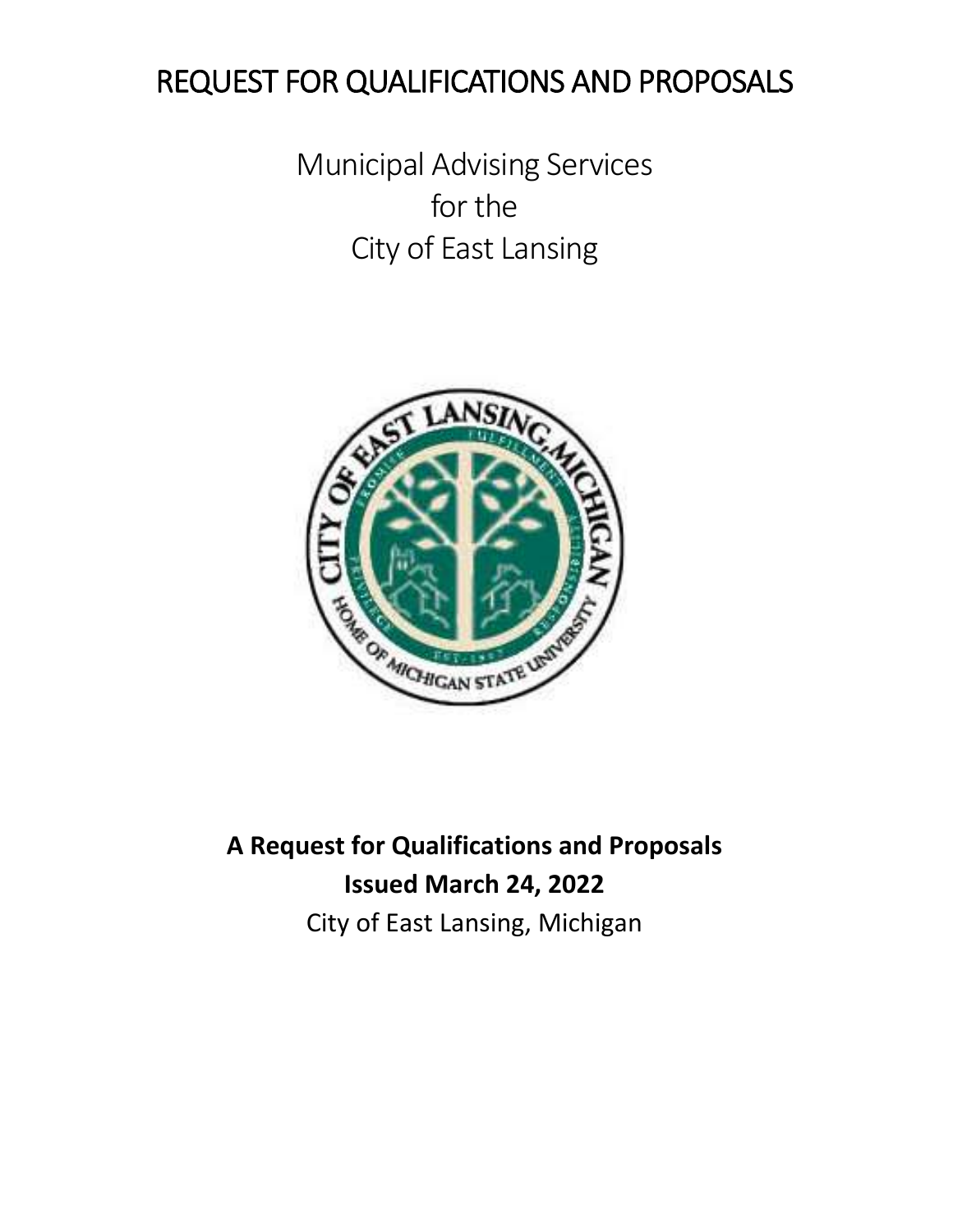### Contents

| 1. |
|----|
| 2. |
| 3. |
| 4. |
| 5. |
|    |
|    |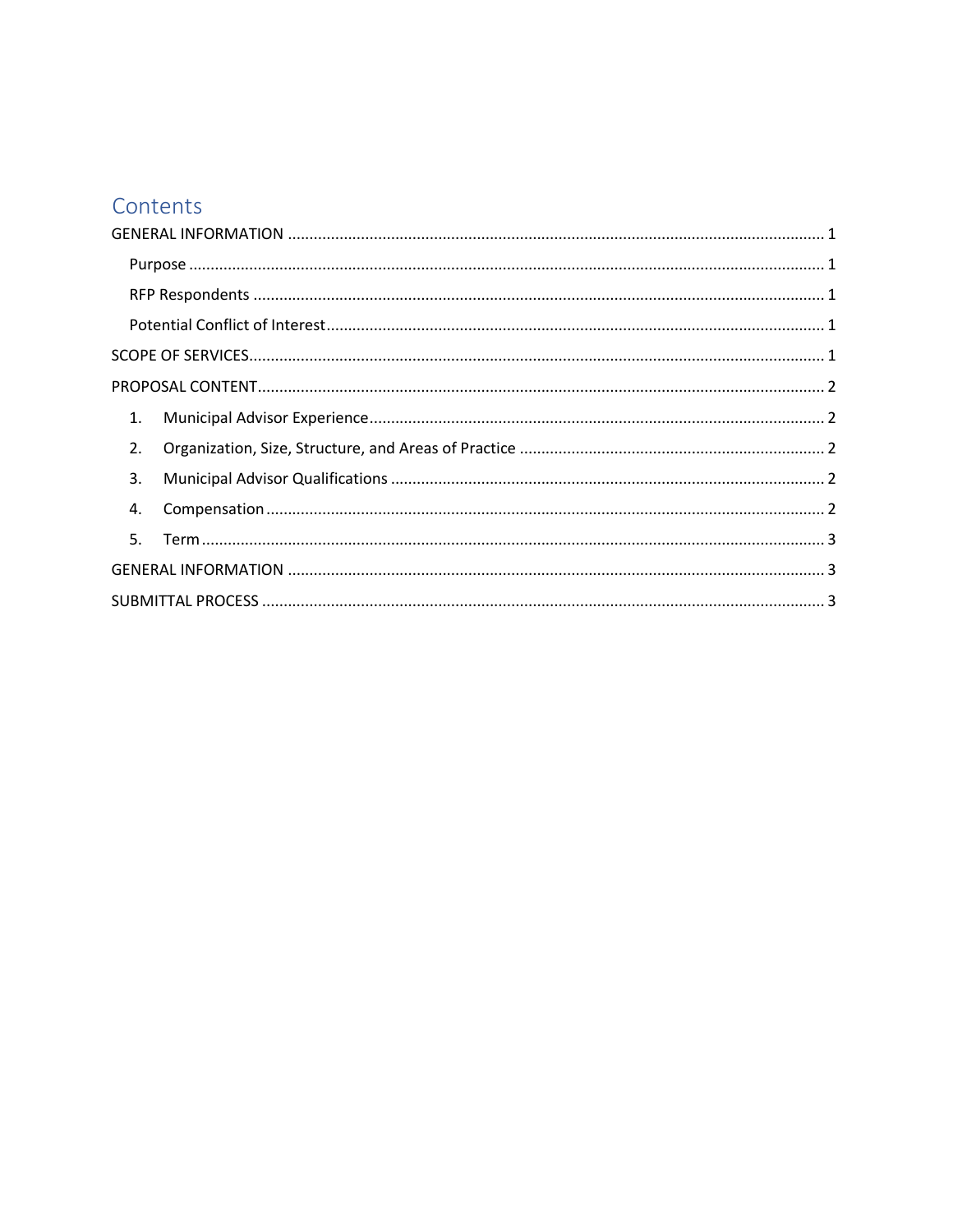#### <span id="page-2-0"></span>**GENERAL INFORMATION**

<span id="page-2-1"></span>Purpose: This request for qualifications and proposals (RFQP) is for a qualified Municipal Advisor (MA) to represent and advise the City of East Lansing (City), including potentially in partnership with the City of East Lansing Downtown Development Authority and/or East Lansing Brownfield Redevelopment Authority on future debt issuances as well as refunding strategies regarding its current portfolio of bonds including advice on marketing, issuance and delivery of and other related bond financing matters. A summary of the current debt portfolio for the City and related entities is available as Appendix 1.

<span id="page-2-2"></span>RFP Respondents: Only municipal advisors registered with the Securities and Exchange Commission (SEC) and Municipal Securities Rulemaking Board (MSRB), or firms with SEC and MSRB registered MAs, and maintain an office in Michigan may respond to this RFQP. The City is interested in firms that have a proven track record of adherence to the MSRB rules and duties.

The City will consider joint proposals with other firms.

#### **City of East Lansing Purchasing Policy**

Respondents should be familiar with the City of East Lansing's Purchasing Policy & Guidelines: <https://www.cityofeastlansing.com/DocumentCenter/View/8903/Purchasing-Policy--Guidelines-PDF>

<span id="page-2-3"></span>Potential Conflict of Interest**:** Any potential conflicts of interest should be disclosed, including but not limited to Disclosure of the firm's affiliation or relationship with any underwriter and whether any personnel of the Municipal Advisor who would provide advice to the Issuer was associated with an underwriter within the two years preceding the RFP

#### <span id="page-2-4"></span>**SCOPE OF SERVICES**

Municipal advising services to be performed include, but may not be limited to:

- Assist the Issuer in the structuring and issuance of bonds
- Help the City determine the best type of financing vehicles based on City goals and current market conditions
- Provide input or direct assistance to the Issuer in selecting other finance professionals, as needed
- Plan bond sales
- Assist in the successful sale of the bonds;
- Aid in the closing of City bond issuances. Prepare an RFP/Q for placement agent or underwriting services for the sale or placement of the Bonds, if determined as the best course of action
- Evaluate RFP/Q responses and provide recommendations to select a qualified placement agent or underwriter, as necessary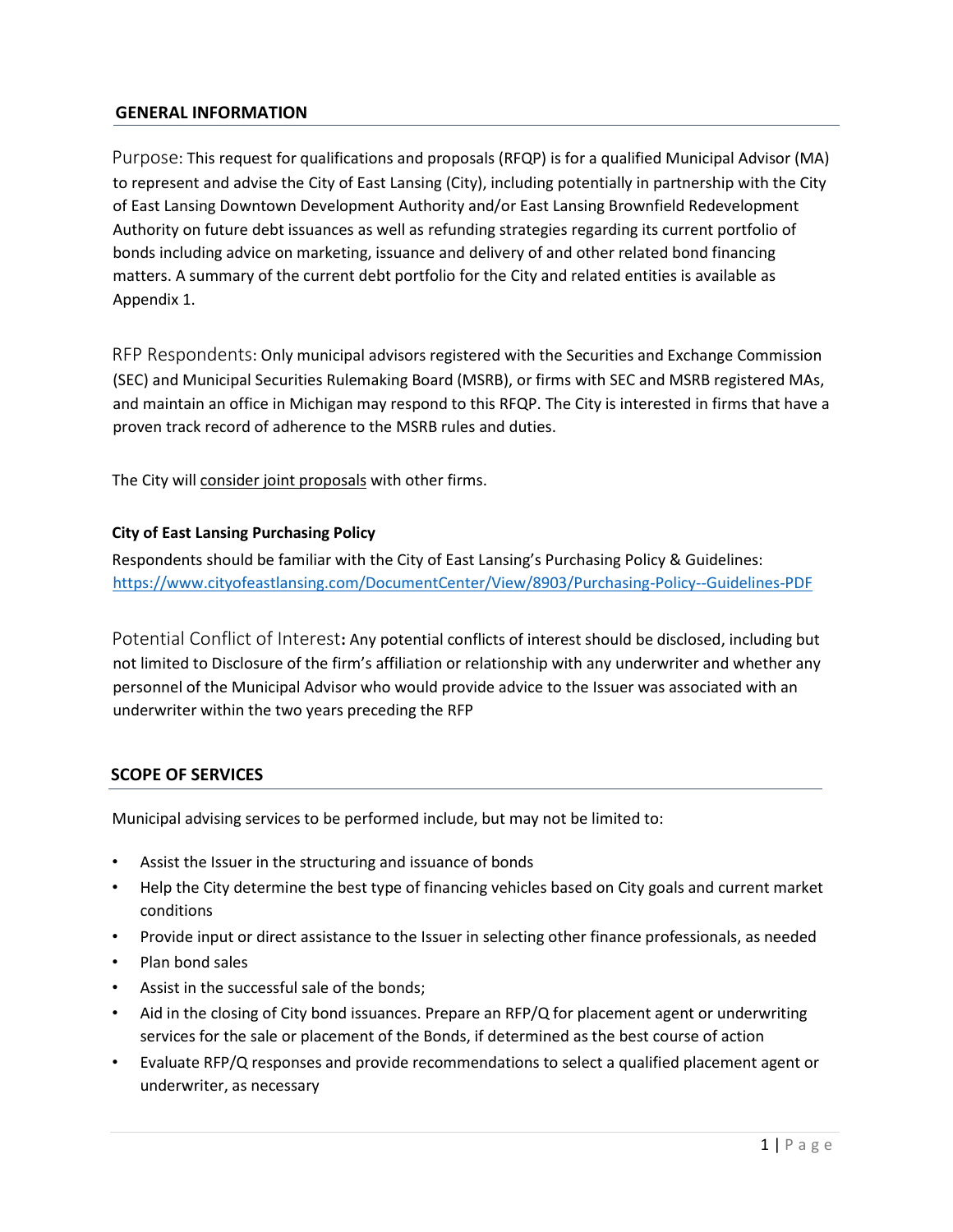- Attend East Lansing Council and Boards & Commission meetings as necessary
- Provide written assessments regarding whether the terms of the sale of Bonds are reasonable under current market conditions

#### <span id="page-3-0"></span>**PROPOSAL CONTENT**

The City is pleased to invite qualified MAs to submit a written proposal for the scope of services listed above. The amount of information submitted is not limited to a set number of pages, but we ask that you be concise and mindful of the review team. The proposal should include the following content:

- <span id="page-3-1"></span>1. Municipal Advisor Experience: The respondent should describe their experience as an MA, especially as it relates to the issuance and delivery of municipal bonds for Cities and related entities similar to the City. The respondent should also include:
	- The names, addresses, contact persons, and telephone numbers of at least three clients;
	- Provide details on experience advising and representing similar Cities and Authorities
	- Provide details on experience advising clients with similar programs and services as the City.
- <span id="page-3-2"></span>2. Organization, Size, Structure, and Areas of Practice: If the respondent is a firm, identify your firm, year of establishment, and key team members for this project. Please indicate complete listing of names, titles, addresses, emails, and phone numbers, as well as the primary contact person for this project.
- <span id="page-3-3"></span>3. Municipal Advisor Qualifications: The respondent should have experience in the following areas:
	- Michigan Municipalities, Authorities, and similar tax- exempt organizations
	- Real-estate development agreements and other similar contracts
	- Tax increment financing
	- Bond financing
- <span id="page-3-5"></span><span id="page-3-4"></span>4. Compensation: The City is considering alternate methods of compensation for services depending on the nature and scope of the services provided. These include but are not necessarily limited to hourly rate compensation and flat fee compensation based on bond issuances or other transactions at varying amounts. Please provide your expected type of compensation including, as applicable, hourly rate or rates, flat fee rates, any fees that are proposed on a not-to-exceed basis, any conditions attached to the fee proposal, and which costs are included in the fee proposal and which costs are reimbursed. If fees are structured on amount and/or type of issuance, please provide a clear table, including examples, to illustrate your fee structure. Note that any rates submitted remain subject to negotiation after submission as this is not a bid submittal since the scope of the work remains somewhat undefined.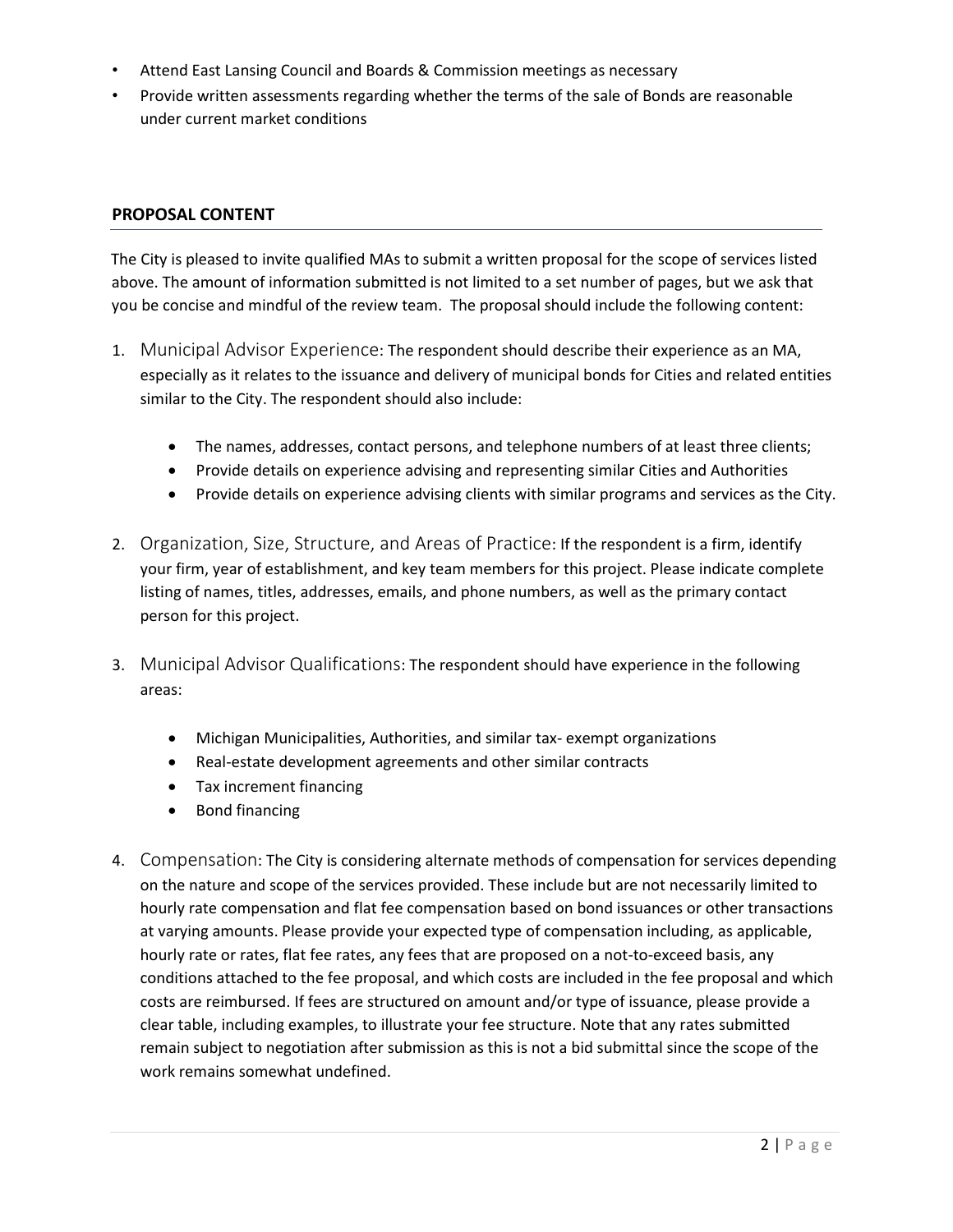5. Term: The City is interested in a minimum term of 3 years for this arrangement.

#### <span id="page-4-0"></span>**GENERAL INFORMATION**

After evaluation of the responses, The City will make a selection based on the response which best meets the needs of City, in the sole discretion of the City.

*The City of East Lansing reserves the right to reject or accept any and all proposals received, to modify the scope with one or more of the respondents, and to waive any/ all requirements which the East Lansing Brownfield Redevelopment Authority deems to be in its best interest. The public entities are not liable for any costs incurred by any agent or firm prior to the negotiation, approval, and execution of an agreement. This RFQP should not be construed as creating a contractual relationship between the East Lansing Brownfield Redevelopment Authority any agent or firm submitting a response to this RFQP. The East Lansing Brownfield Redevelopment Authority shall have no obligation or liability to any agent or firm responding to this RFQP.* 

#### <span id="page-4-1"></span>**SUBMITTAL PROCESS**

Qualifications and proposals, along with inquiries, should be directed to:

Jill Feldpausch CFO/ Finance Director City of East Lansing 410 Abbot Rd. East Lansing, MI 48823 [jfeldpa@cityofeastlansing.com](mailto:jfeldpa@cityofeastlansing.com)

Please submit all questions via email prior to April 15, 2022. Answers to questions submitted will be provided on the project website as soon as they are available.

Statements of qualification and proposals will be accepted electronically on or before 1pm EST on Friday, April 29, 2022. Late submissions will not be considered.

#### Each submission shall include the following:

One electronic copy via email link or attachment of the qualifications and proposal *Note*: *Electronic copies may be submitted via email to[: jfeldpa@cityofeastlansing.com](mailto:jfeldpa@cityofeastlansing.com)*

- a Include cover letter signed by entity's authorized office(s)
- b Include "East Lansing Municipal Advising Services" in the email title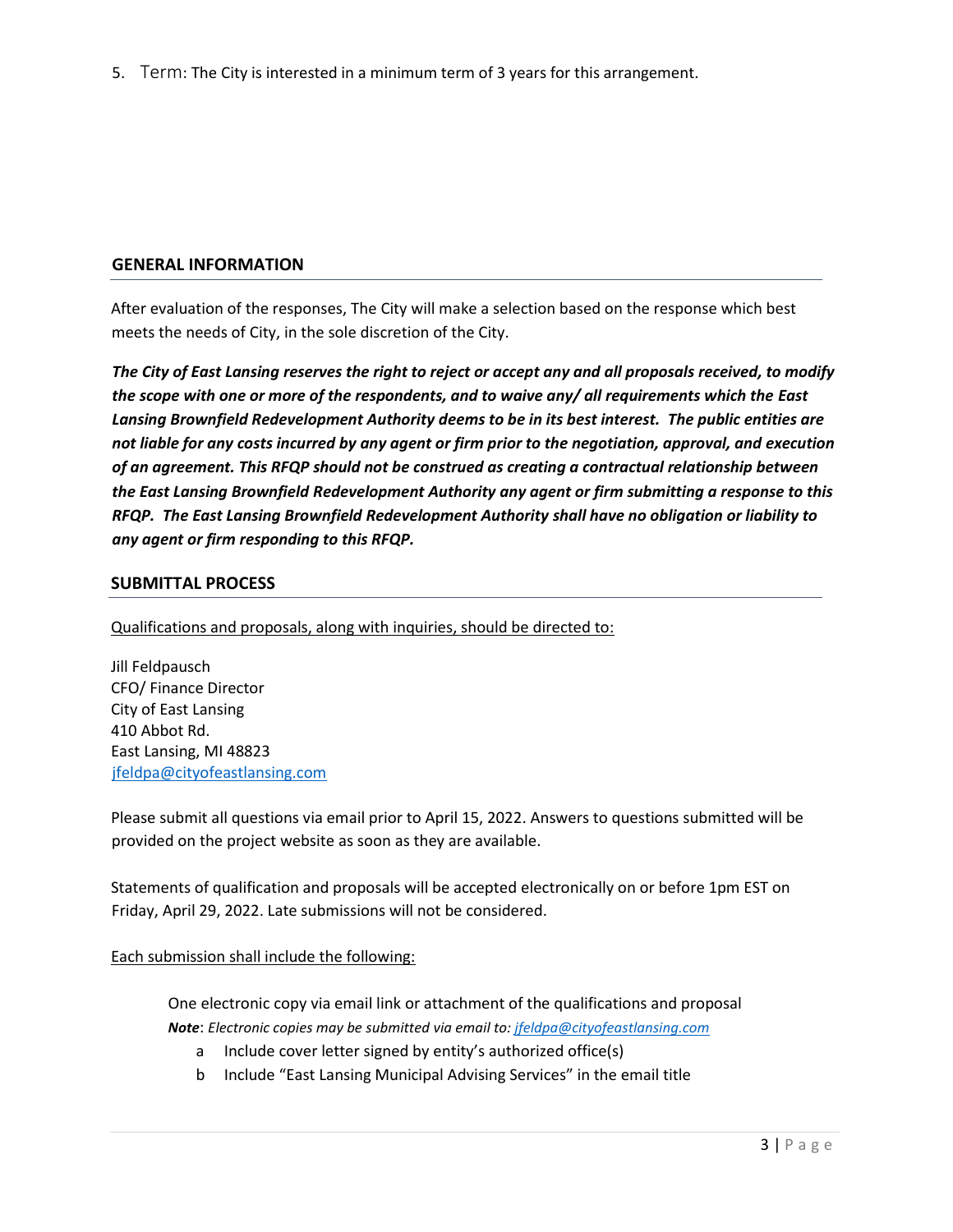Hard copy submittals, received prior to April 29, 2022 may also be considered:

All materials must be packaged in a box or envelope that is marked as follows: City of East Lansing Municipal Advising Services [*Name of Submitting Organization*] Attention: Jill Feldpausch 410 Abbot Rd. East Lansing, MI 48823 Due: 1:00pm (EST), April 29, 2022